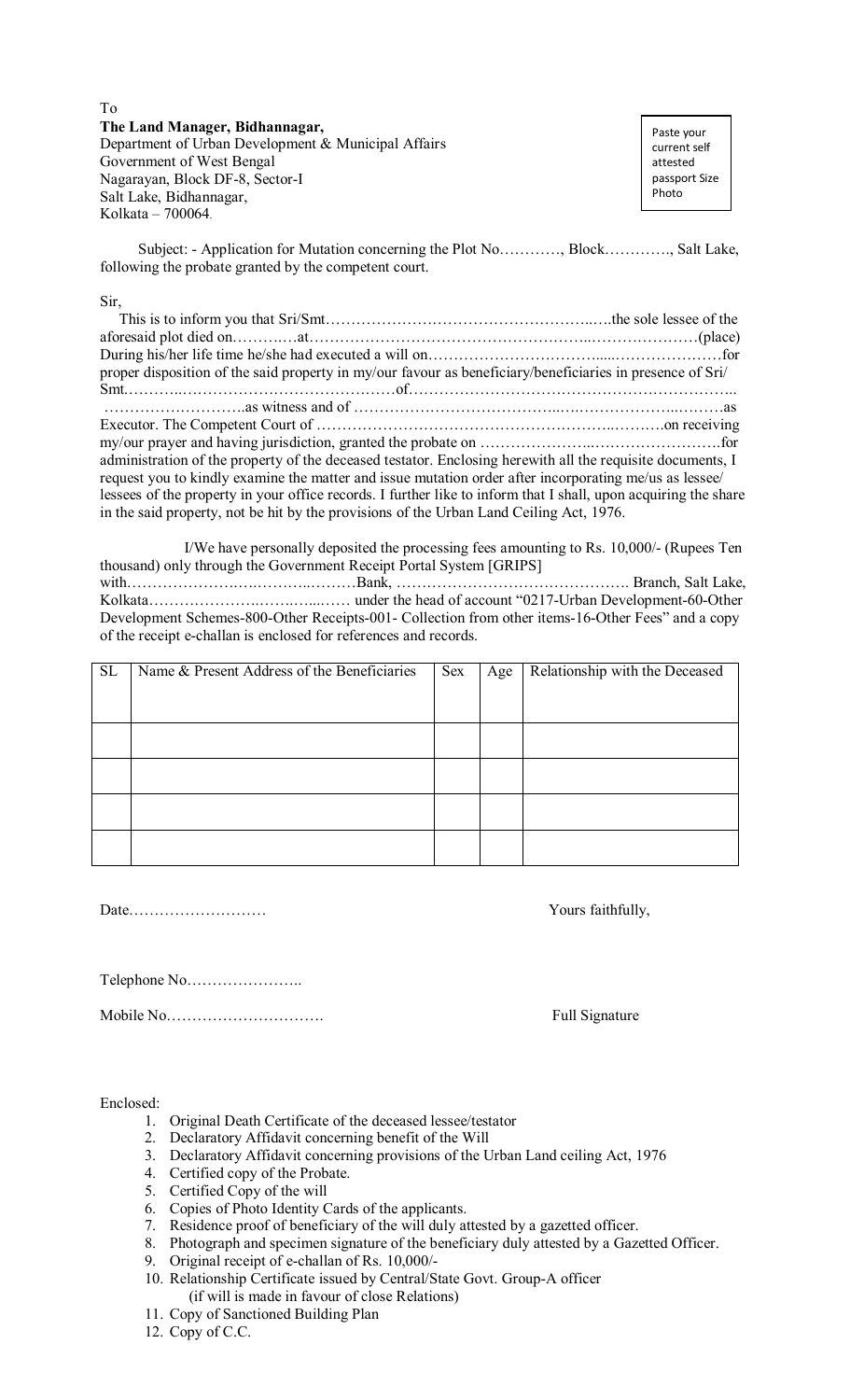## **STAMP RS;10/-**

## **BEFORE THE METROPOLITAN MAGISTREATE CALCUTTA OR NOTARY PUBLIC AFFIDAVIT**

From whom I intend to acquire his/her undivided share the plot bearing No. …………………….............

……………………………………………………………………………………………………………...

in Block ……………. Of Sector …………………… of Bidhannagar (Salt Lake).

(2) That neither I nor my wife / husband nor my unmarried minor children jointly or severally hold any immovable property within any "Urban Agglomeration, as defined in the Urban Land (Ceiling and Regulation) Act, 1976.

(3) That neither I nor my wife/husband nor my minor children hold/own any immovable property jointly with any other person within any Urban Agglomeration, Bidhannagar and K.M.D. Area.

(4) That my family consisting of my wife/husband, minor children and myself holds/do not hold land (details to be specified) in any Urban Agglomeration.

(5) That by acquiring of the plot …………… undivided share of the plot of land measuring…………….. ………………………. cottahs in Sector.,………… of Bidhannagar in the district of North 24 parganas. I shall be hit/ I shall not be hit by the provisions of the Urban Land (Ceiling and Regulation) Act, 1976 and shall not be liable to submit any return under the Act.

(6) That I hold/do not hold lands/building/flat/apartment (owner/lessee etc.) situated within the said "Urban Agglomeration" in K.M.D. Area.

(7) That any member of my family as defined in the aforesaid Act holds/do not hold land/ building/flat/apartments as (owner/lessee etc.) situated within the said "Urban Agglomeration" in K.M.D. Area.

(8) Any member of my family has no interest/share in any property in Bidhannagar excepting in the aforesaid Plot No. …………………………………

(9) Provided further that if afterwards it is found that any material fact relating to holding/ owing immovable property within the said Urban Agglomeration, Bidhannagar and K.M.D. area is not disclosed in the affidavit, the lessor shall have the right to re-enter into possession of the demised land and thereupon this demise shall forthwith stand determined.

(10) The statements made in the above paragraphs are true to my knowledge.

DEPONENT

ADVOCATE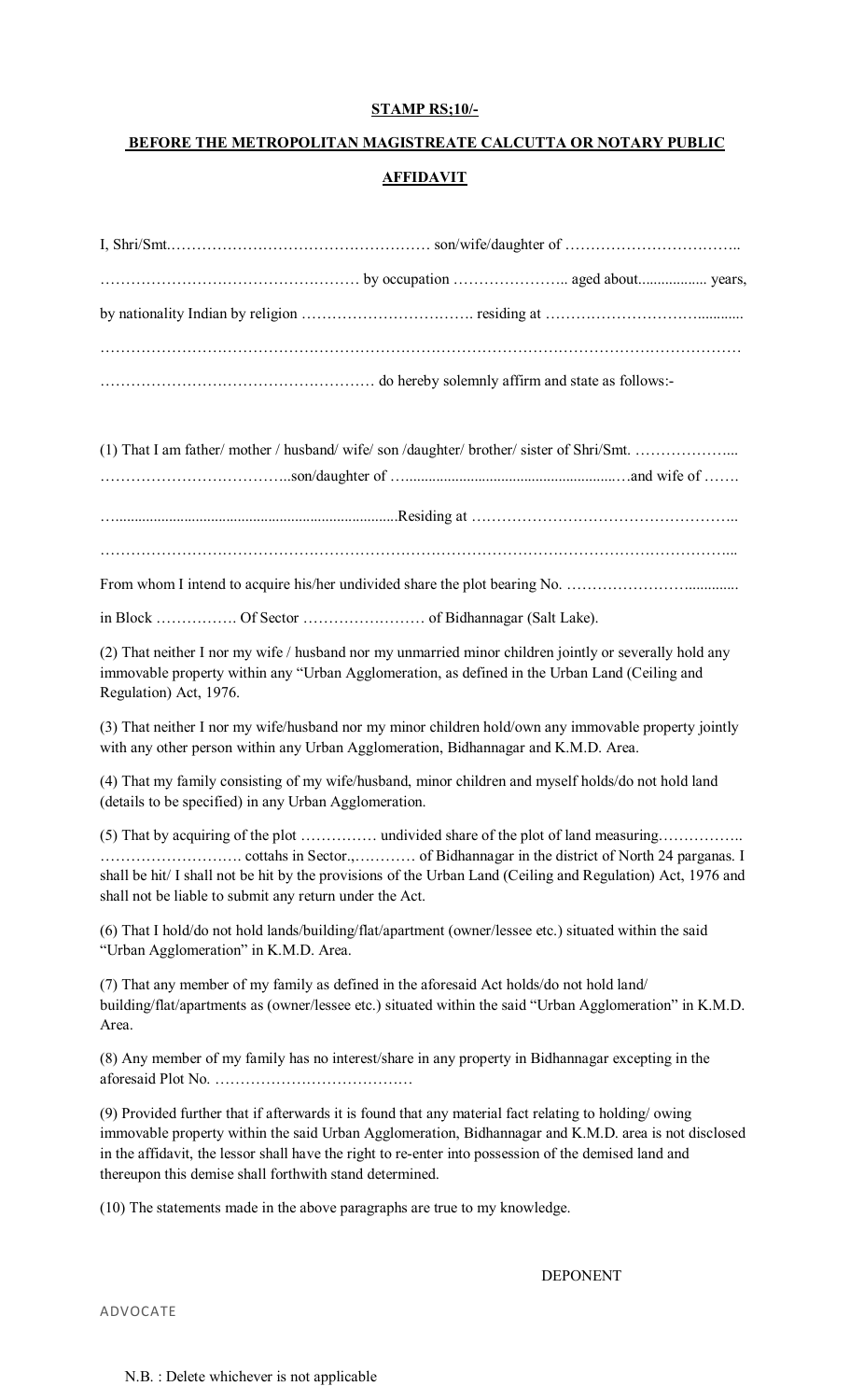## **Attestation of Photo & Signatures by Gazetted Officer**

I personally know the following person/persons for the Last……………….Years.

Whose Photo and Signature/Signatures are attested by me:

| <b>Name</b> | Photo | <b>Signature</b> | <b>Attested with seal</b>                                             |
|-------------|-------|------------------|-----------------------------------------------------------------------|
| 1)          |       |                  |                                                                       |
|             |       |                  |                                                                       |
| 2)          |       |                  |                                                                       |
|             |       |                  |                                                                       |
| 3)          |       |                  |                                                                       |
|             |       |                  |                                                                       |
|             |       |                  |                                                                       |
| 4)          |       |                  |                                                                       |
|             |       |                  | $(\dots,\dots,\dots,\dots,\dots,\dots,\dots,\dots,\dots,\dots,\dots)$ |
|             |       |                  | Full Name & Designation                                               |
|             |       |                  |                                                                       |
|             |       |                  |                                                                       |
|             |       |                  |                                                                       |
|             |       |                  |                                                                       |